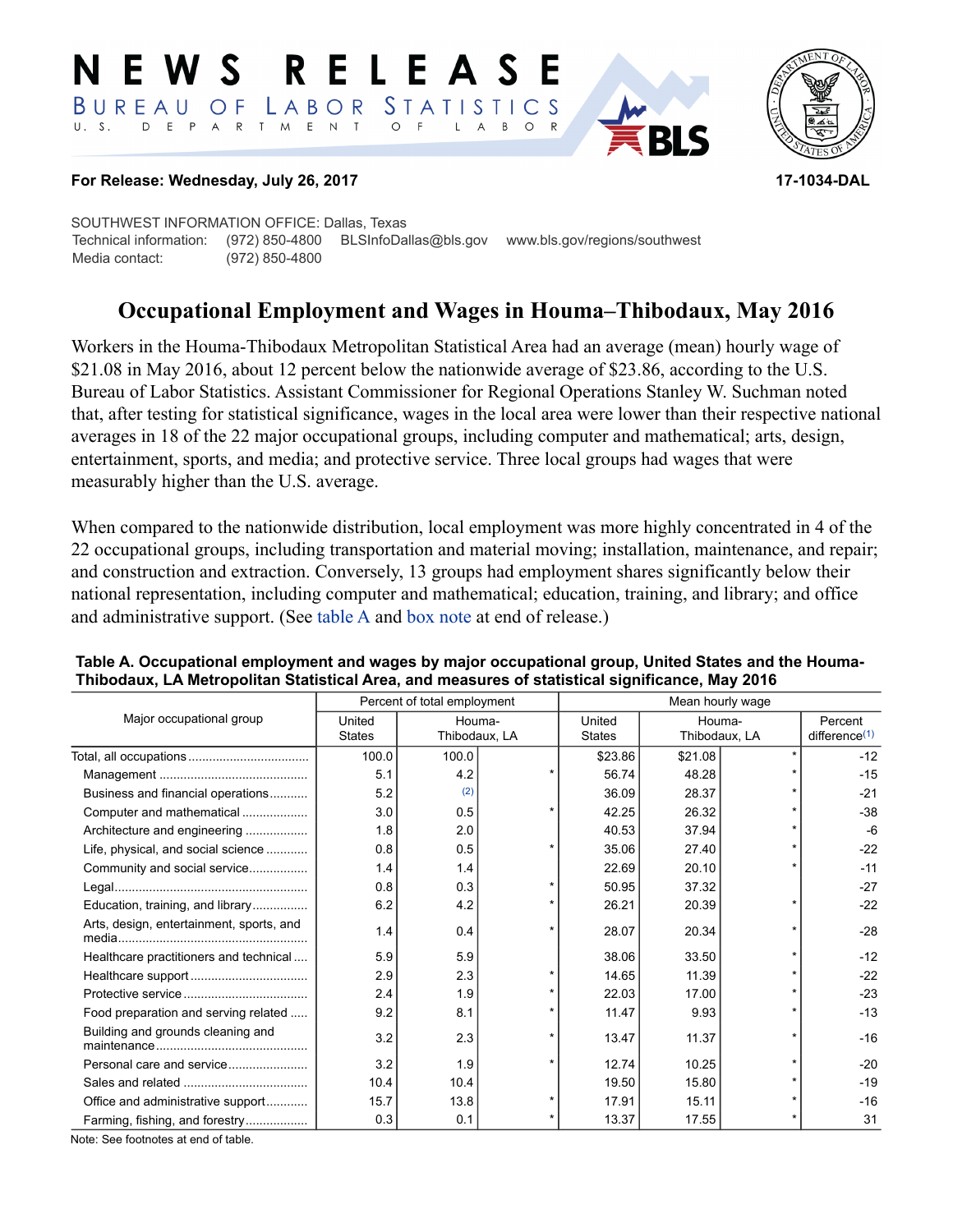#### **Table A. Occupational employment and wages by major occupational group, United States and the Houma-Thibodaux, LA Metropolitan Statistical Area, and measures of statistical significance, May 2016 - Continued**

|                                       | Percent of total employment |                         |  |                         |                         |  |                                      |  |
|---------------------------------------|-----------------------------|-------------------------|--|-------------------------|-------------------------|--|--------------------------------------|--|
| Major occupational group              | United<br>States            | Houma-<br>Thibodaux. LA |  | United<br><b>States</b> | Houma-<br>Thibodaux. LA |  | Percent<br>difference <sup>(1)</sup> |  |
| Construction and extraction           | 4.0                         | 6.6                     |  | 23.51                   | 21.22                   |  | -10                                  |  |
| Installation, maintenance, and repair | 3.9 <sub>1</sub>            | 6.9                     |  | 22.45                   | 21.58                   |  |                                      |  |
|                                       | 6.5                         | 8.6                     |  | 17.88                   | 20.63                   |  | 15                                   |  |
| Transportation and material moving    | 6.9                         | 14.0                    |  | 17.34                   | 24.38                   |  | -41                                  |  |

Footnotes:

<span id="page-1-0"></span>(1) A positive percent difference measures how much the mean wage in the Houma-Thibodaux, LA Metropolitan Statistical Area is above the national mean wage, while a negative difference reflects a lower wage.

<span id="page-1-1"></span>(2) Estimates not released.

Note: \* The percent share of employment or mean hourly wage for this area is significantly different from the national average of all areas at the 90 percent confidence level.

One occupational group–transportation and material moving–was chosen to illustrate the diversity of data available for any of the 22 major occupational categories. Houma had 12,610 jobs in transportation and material moving, accounting for 14.0 percent of local area employment, more than double the 6.9-percent national share. More importantly, the local average hourly wage for this occupational group was \$24.38, more than 40 percent above the national wage of \$17.34.

Some of the larger detailed occupations within the transportation and material moving group included captains, mates, and pilots of water vessels (2,680), laborers and hand freight, stock, and material movers (2,360), and sailors and marine oilers (2,170). Among the higher-paying jobs were first-line supervisors of transportation and material-moving machine and vehicle operators, as well as captains, mates, and pilots of water vessels, with mean hourly wages of \$50.97 and \$41.86, respectively. At the lower end of the wage scale were school or special client bus drivers (\$9.87) and hand packers and packagers (\$10.18). (Detailed occupational data for production workers are presented in [table 1;](#page-4-0) for a complete listing of all occupations see [www.bls.gov/oes/current/oes\\_26380.htm.](https://www.bls.gov/oes/current/oes_26380.htm))

Location quotients allow us to explore the occupational make-up of a metropolitan area by comparing the composition of jobs in an area relative to the national average. (See [table 1.](#page-4-0)) For example, a location quotient of 2.0 indicates that an occupation accounts for twice the share of employment in the area than it does nationally. In the Houma metropolitan area, above average concentrations of employment were found in many of the occupations within the transportation and material moving group. In particular, captains, mates, and pilots of water vessels were employed at 113.8 times the national average in Houma and sailors and marine oilers, at 104.1 times the U.S. rate. Both location quotients were among the highest in all metropolitan areas for these particular occupations. On the other hand, industrial truck and tractor operators had a location quotient of 0.9 in Houma, indicating that this occupation's local and national employment shares were similar.

These statistics are from the Occupational Employment Statistics (OES) survey, a federal-state cooperative program between BLS and State Workforce Agencies, in this case, the Louisiana Workforce Commission.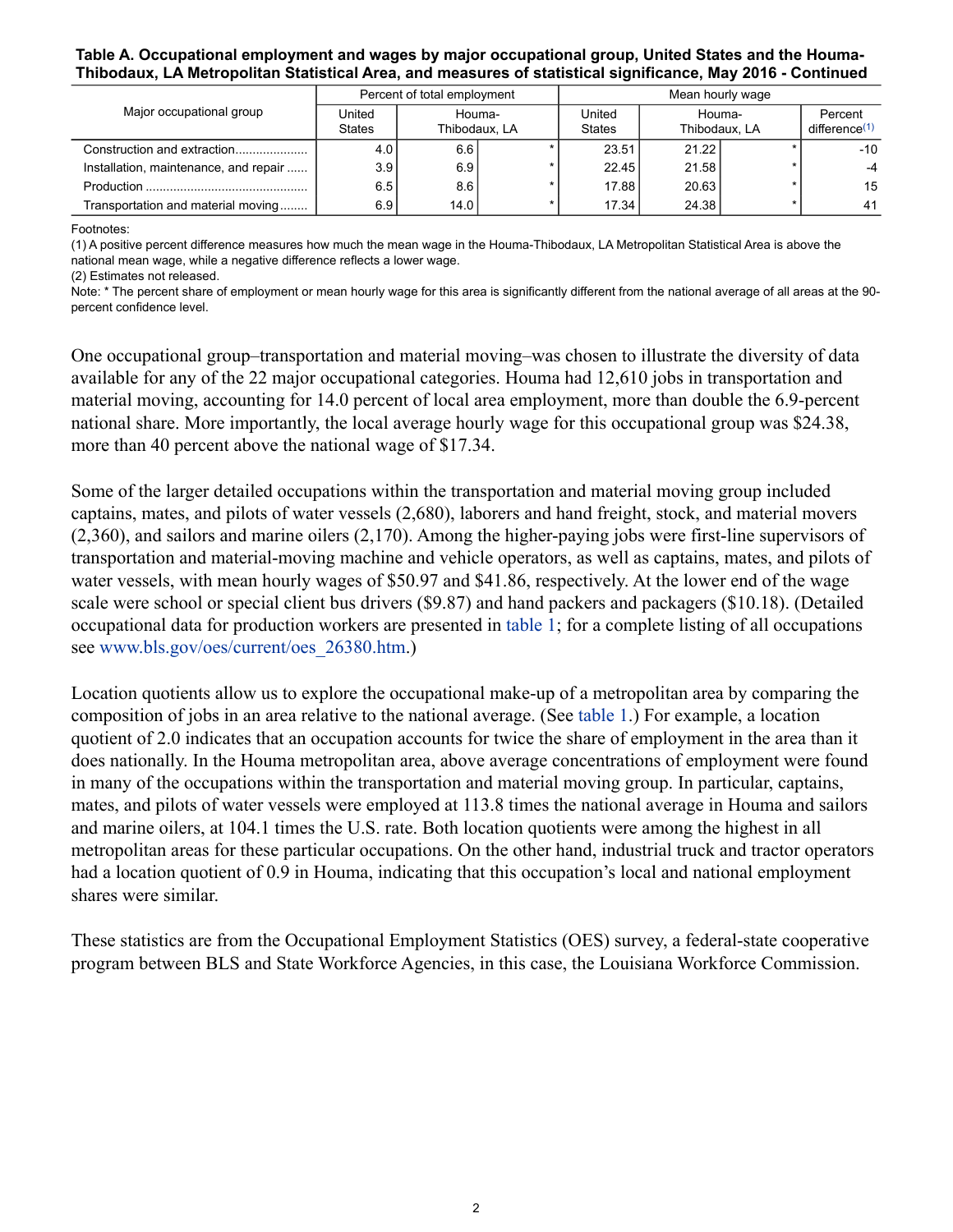## **Note**

<span id="page-2-0"></span>A value that is statistically different from another does not necessarily mean that the difference has economic or practical significance. Statistical significance is concerned with the ability to make confident statements about a universe based on a sample. It is entirely possible that a large difference between two values is not significantly different statistically, while a small difference is, since both the size and heterogeneity of the sample affect the relative error of the data being tested.

# **Technical Note**

The Occupational Employment Statistics (OES) survey is a semiannual mail survey measuring occupational employment and wage rates for wage and salary workers in nonfarm establishments in the United States. The OES data available from BLS include cross-industry occupational employment and wage estimates for the nation; over 650 areas, including states and the District of Columbia, metropolitan statistical areas (MSAs), metropolitan divisions, nonmetropolitan areas, and territories; national industry-specific estimates at the NAICS sector, 3-, 4-, and selected 5- and 6-digit industry levels, and national estimates by ownership across all industries and for schools and hospitals. OES data are available at [www.bls.gov/oes/tables.htm](https://www.bls.gov/oes/tables.htm).

OES estimates are constructed from a sample of about 1.2 million establishments. Each year, two semiannual panels of approximately 200,000 sampled establishments are contacted, one panel in May and the other in November. Responses are obtained by mail, Internet or other electronic means, email, telephone, or personal visit. The May 2016 estimates are based on responses from six semiannual panels collected over a 3-year period: May 2016, November 2015, May 2015, November 2014, May 2014, and November 2013. The overall national response rate for the six panels, based on the 50 states and the District of Columbia, is 73 percent based on establishments and 69 percent based on weighted sampled employment. The unweighted employment of sampled establishments across all six semiannual panels represents approximately 58 percent of total national employment. The sample in the Houma-Thibodaux Metropolitan Statistical Area included 1,389 establishments with a response rate of 78 percent. For more information about OES concepts and methodology, go to [www.bls.gov/news.release/ocwage.tn.htm](https://www.bls.gov/news.release/ocwage.tn.htm).

The May 2016 OES estimates are based on the 2010 Standard Occupational Classification (SOC) system and the 2012 North American Industry Classification System (NAICS). Information about the 2010 SOC is available on the BLS website at [www.bls.gov/soc](https://www.bls.gov/soc) and information about the 2012 NAICS is available at [www.bls.gov/bls/naics.htm.](https://www.bls.gov/bls/naics.htm)

### **Metropolitan area definitions**

The substate area data published in this release reflect the standards and definitions established by the U.S. Office of Management and Budget.

The **Houma-Thibodaux Metropolitan Statistical Area** includes Lafourche and Terrebonne Parishes in Louisiana.

# **Additional information**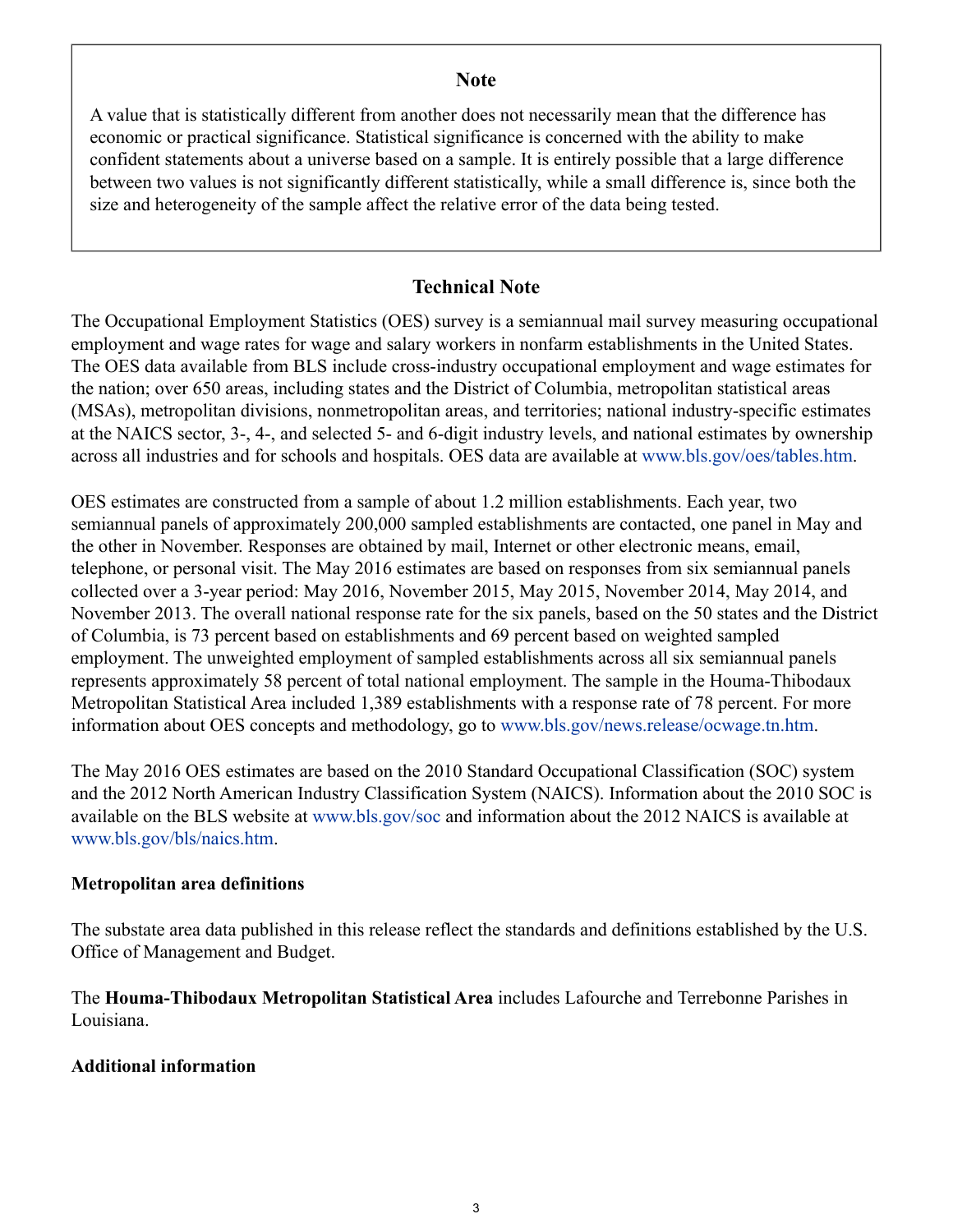OES data are available on our regional web page at [www.bls.gov/regions/southwest.](https://www.bls.gov/regions/southwest) Answers to frequently asked questions about the OES data are available at [www.bls.gov/oes/oes\\_ques.htm](https://www.bls.gov/oes/oes_ques.htm). Detailed technical information about the OES survey is available in the Survey Methods and Reliability Statement on the BLS website at [www.bls.gov/oes/current/methods\\_statement.pdf.](https://www.bls.gov/oes/current/methods_statement.pdf)

Information in this release will be made available to sensory impaired individuals upon request. Voice phone: (202) 691-5200; Federal Relay Service: (800) 877-8339.